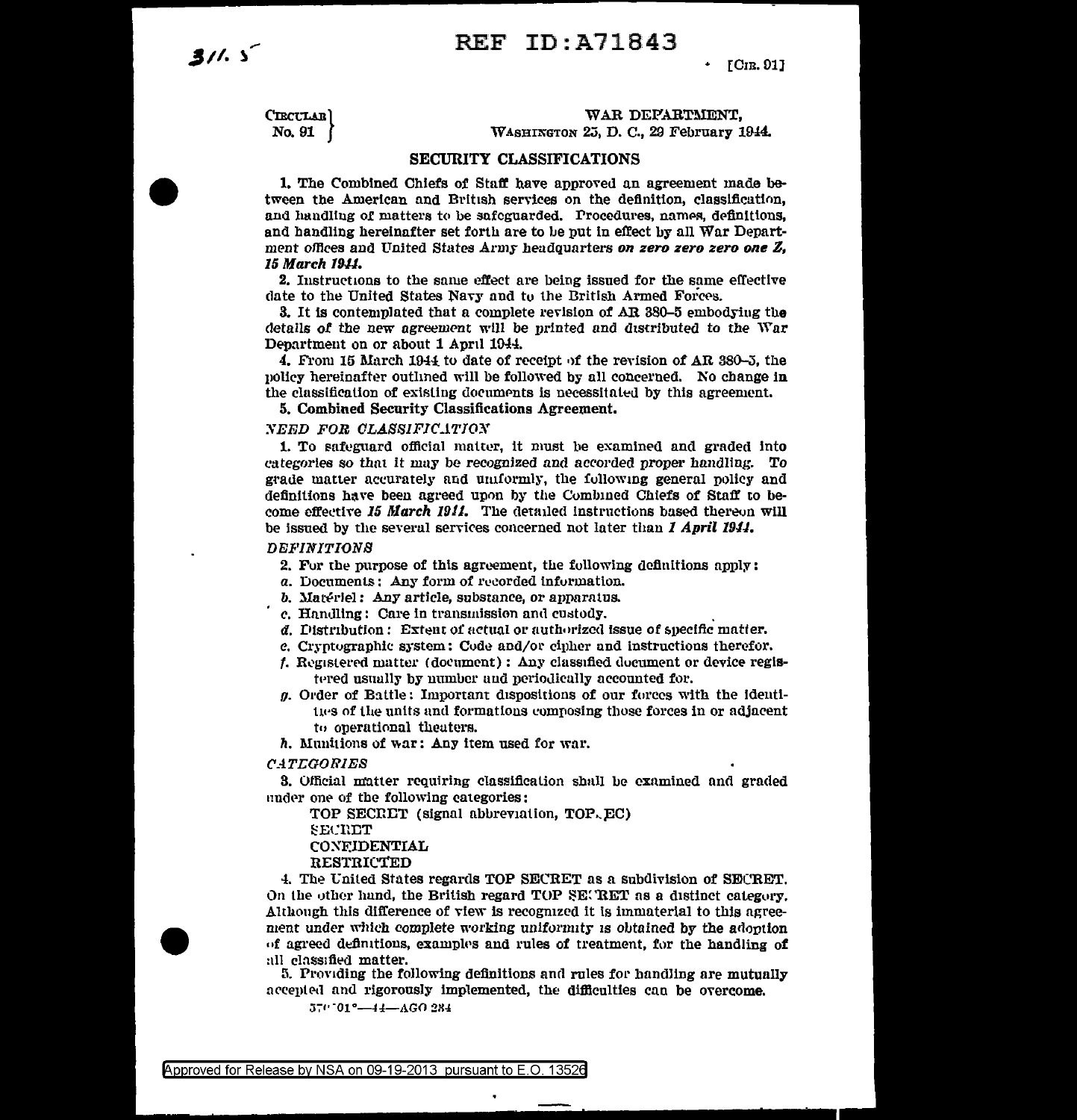# REF TD: A71.843

#### TOP SECRET

6. Certain secret documents, information, and matériel, the security aspect of which is paramount, and whose unauthorized disclosure would cause exceptionally grave damage to the nation shall be classified TOP SECRET.

 $\overline{2}$ 

7. The following are some examples of matter which normally will be graded TOP SECRET:

a. Plans or particulars of future major or special operations.

b. Particulars of important dispositions or impending moves of our forces or convoys in connection with  $a$  above.

c. Very important political decuments dealing with such matters as negotiations for alliances and the like.

 $d$ . Information of the methods used or success obtained by our Intelligence Services and Counter-Intelligence Services or which would imneril secret agents.

c. Critical information of new and important munitions of war, including approved scientific and technical developments.

f. Important particulars of cryptography and cryptanalysis.

#### **SECRET**

8. Documents, information, or matériel, the unauthorized disclosure of which would endanger national security, cause serious injury to the interests or prestige of the nation, or any governmental activity thereof, or would be of great advantage to a foreign nation shall be classified SECRET.

9. The following are some examples of matter which normally will be graded SECRET:

a. Particulars of operations in progress.

b. Plans or particulars of operations not included under TOP SECRET.

 $c$ . Instructions regarding the employment of important new munitions of war.

d. Order of Battle information and locations and moves affecting the Order of Battle.

e. Knowledge of enemy matériel and procedure, the value of which depends upon the enemy not knowing that we possess it.

f. Vital military information on important defenses.

g. Certain reports of operations containing information of vital interest to the enemy.

h. Adverse reports on general morale affecting major operations.

i. Important improvements to existing munitions of war until accepted for service use.

*j.* Photographs of vulnerable points or vital installations under our control.

k. Certain development projects.

I. Important cryptographic devices unless assigned to a lower category. **CONFIDENTIAL** 

10. Documents, information, or matériel, the unauthorized disclosure of which, while not endangering the national security, would be prejudicial to the interests or prestige of the nation, any governmental activity, an individual, or would cause administrative embarrassment, or difficulty, or be of advantage to a foreign nation shall be classified CONFIDENTIAL.

11. The following are some examples of matter which normally will be graded CONFIDENTIAL:

a. Matters, investigations, and documents of a personal and disciplinary nature, the knowledge of which it is desirable to safeguard for administrative reasons.

b. Routine operational and battle reports which do not contain information of vital interest to the enemy.

o. Routine intelligence reports.

d. General military radio frequency allocations.

6. Military call signs, unless so collected together that they reveal the Order of Battle.

 $\overline{\mathbf{3}}$ 

f. Meteorological information of designated areas.

g. Unit movements of nonoperational significance in areas within or adjacent to operational theaters.

 $h$ . Certain technical documents and manuals used for training, maintenance and inspection of important new munitions of war.

4. General tactical lessons learned as a result of operations.

*i*. Aerial photographs of territories under our control in or adjacent to operational theaters.

# **RESTRICTED**

12. Documents, information, or matériel (other than TOP SECRET, SE-CRET, or CONFIDENTIAL) which should not be published or communicated to anyone except for official purposes shall be classified RESTRICTED.

13. The following are some examples of matter which normally will be graded RESTRICTED:

a. Information of moves of nononerational significance in areas remote from theaters of war.

b. Training and technical documents for official use only or not intended for release to the public.

c. Certain routine documents relating to supply and procurement.

d. Aerial photographs of territories under our control remote from operational theaters.

e. Photographs of enemy, enemy occupied or dominated, areas except those which reveal secret sources.

f. Strength returns of units remote from operational theaters.

# **GRADING**

14. The designation of persons responsible for grading and regrading will be a function of the appropriate authorities.

**GENERAL PRINCIPLES** 

15. Each document should be graded according to its own content and not necessarily according to its relationship to another document. This also applies to extracts from graded documents.

16. The grading of a file or group of physically connected documents shall be that of the highest graded document therein.

#### **REGRADING**

17. IT IS THE OBLIGATION OF ALL AUTHORITIES TO KEEP CLASSIFIED MATTER CONSTANTLY UNDER REVIEW AND TO DOWNGRADE IT AS SOON AS CONDITIONS PERMIT.

### TRANSMISSION BY ELECTRICAL MEANS

18. Messages which have been transmitted or are to be transmitted in a high-grade cryptographic system of one nation will not be relayed or transmitted by the other nation between point of origin and destination by electrical means in clear language or unapproved "scrambler" system, or lowgrade cryptographic system.

# HANDLING (TREATMENT)

19. No person is entitled solely by virtue of his rank or position to knowledge or possession of classified matter. Such matter is entrusted only to those individuals whose official duties require such knowledge or nossession. **SECRET** 

20. SECRET matter will be handled in accordance with the following rules:

a. The highest grade cryptographic systems available will be used for the transmission of SECRET messages. AGO 234